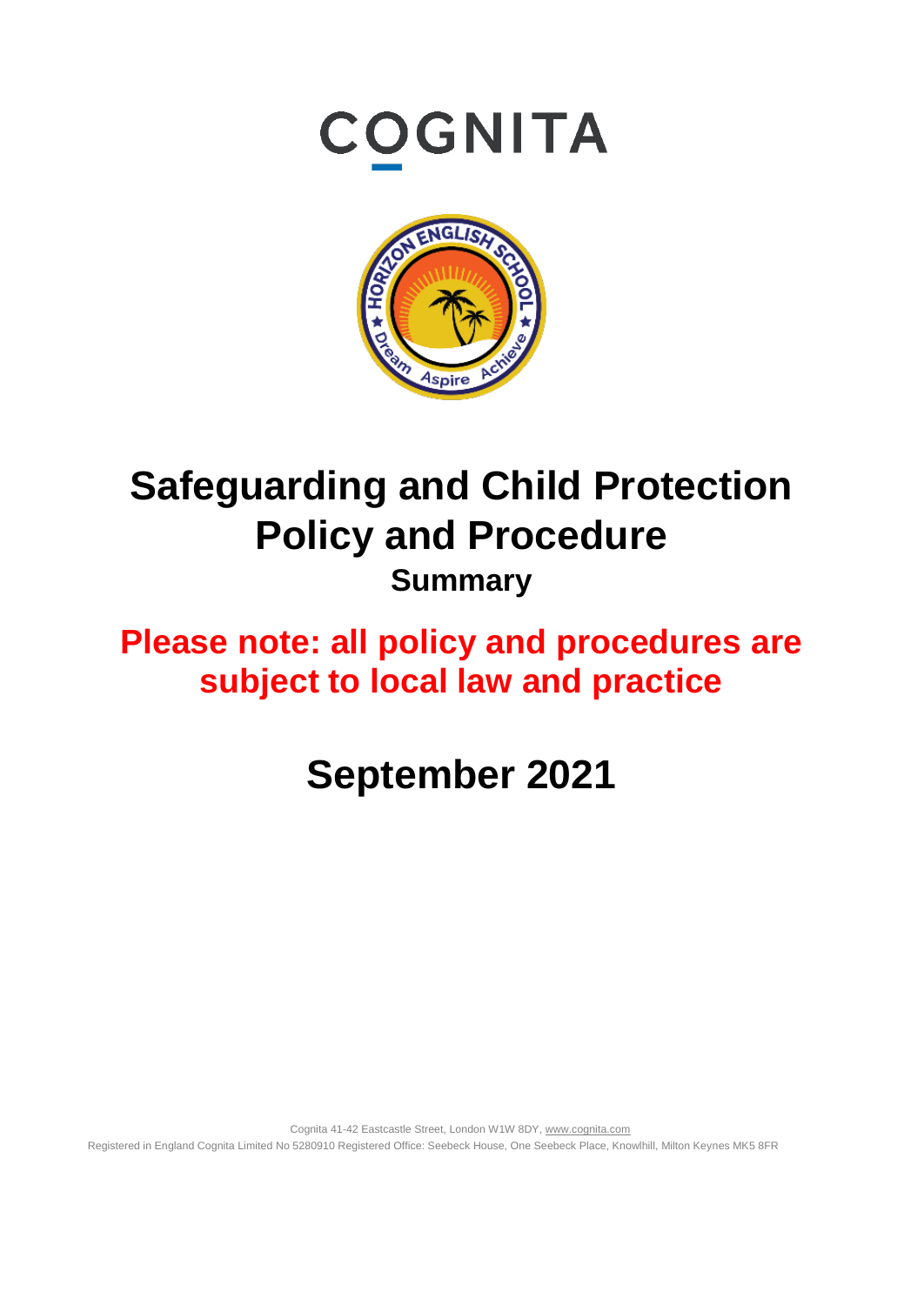## **Contents**

| 3.10 Signs of abuse or neglect manifested by the parents or other responsible adult |  |
|-------------------------------------------------------------------------------------|--|
|                                                                                     |  |
|                                                                                     |  |
|                                                                                     |  |
|                                                                                     |  |
|                                                                                     |  |
| September 2021                                                                      |  |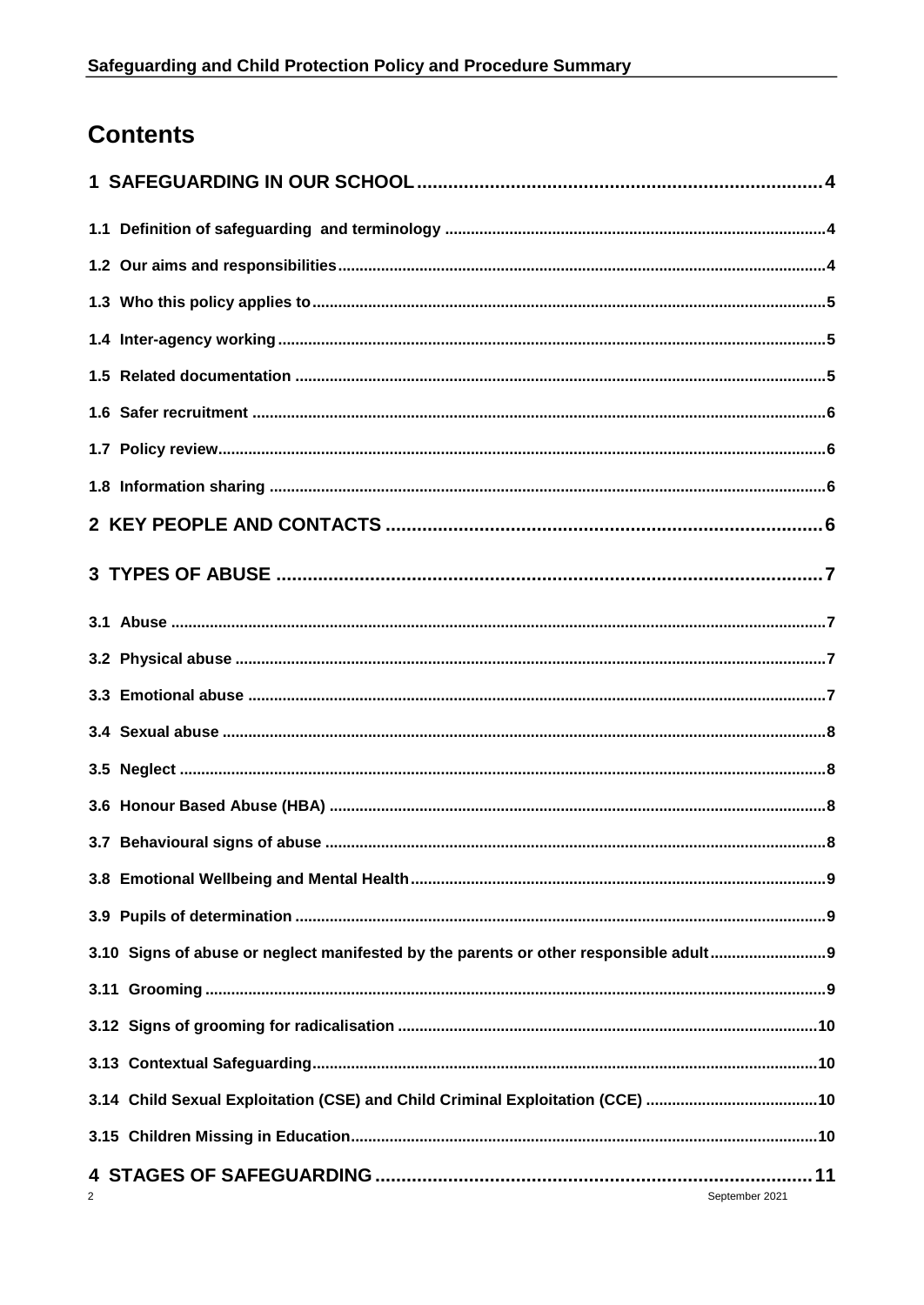## **Safeguarding and Child Protection Policy and Procedure Summary**

|   | 5 THE ROLE OF THE DESIGNATED SAFEGUARDING LEAD AND DEPUTY  12 |  |
|---|---------------------------------------------------------------|--|
|   |                                                               |  |
|   |                                                               |  |
|   |                                                               |  |
|   |                                                               |  |
|   |                                                               |  |
| 9 |                                                               |  |
|   |                                                               |  |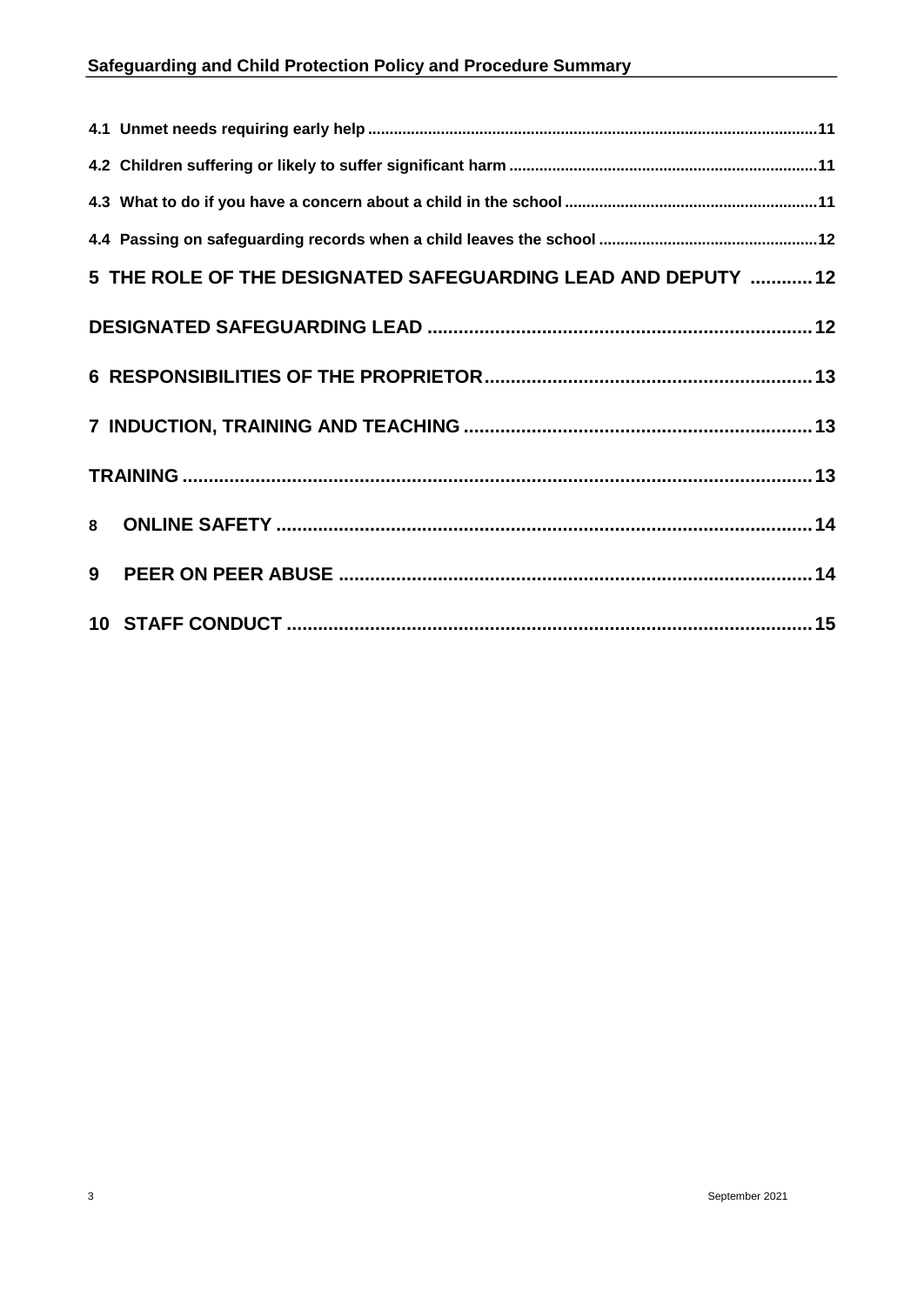## <span id="page-3-1"></span><span id="page-3-0"></span>**1 Safeguarding in our school**

#### 1.1 Definition of safeguarding and terminology

#### **Definition**

Safeguarding and promoting the welfare of children is defined for the purposes of this guidance as:

- protecting children from maltreatment;
- preventing impairment of children's physical and/or mental health, or development;
- ensuring that children grow up in circumstances consistent with the provision of safe and effective care; and
- taking action to enable all children to have the best outcomes.

#### **Terminology**

'Children' includes everyone under the age of 18 'DSL' refers to the school's named Designated Safeguarding Lead 'DDSL' refers to the school's named Deputy Safeguarding Lead 'EYDSL' Early Years Designated Safeguarding Lead 'MD' refers to the Managing Director (Middle East) 'HHR' refers to the Head of Human Resources

#### <span id="page-3-2"></span>1.2 Our aims and responsibilities

Our commitment is to safeguard and promote the welfare, physical and mental health, and safety of our pupils by creating and maintaining an open, safe, caring and supportive atmosphere. This includes:

- Proactively teaching pupils about safeguarding
- Ensuring that systems and procedures are in place to protect pupils equally regardless of age, gender, ability, culture, race, language, religion or identity
- Acting in the best interests of the child

If children and families are to receive the right help at the right time, everyone who comes into contact with them has a role to play in identifying concerns, sharing information and taking prompt action. In order to fulfil this responsibility effectively, all professionals should make sure their approach is child-centred. This means that they should consider, at all times, what is in the best interests of the child, taking into consideration the views and wishes of the child. All staff have the following responsibilities whilst always adhering to the laws and procedures of the UAE:

- Contribute to providing a safe environment in which all children can learn and flourish
- Be aware of Early Help processes and their role in identifying children who may benefit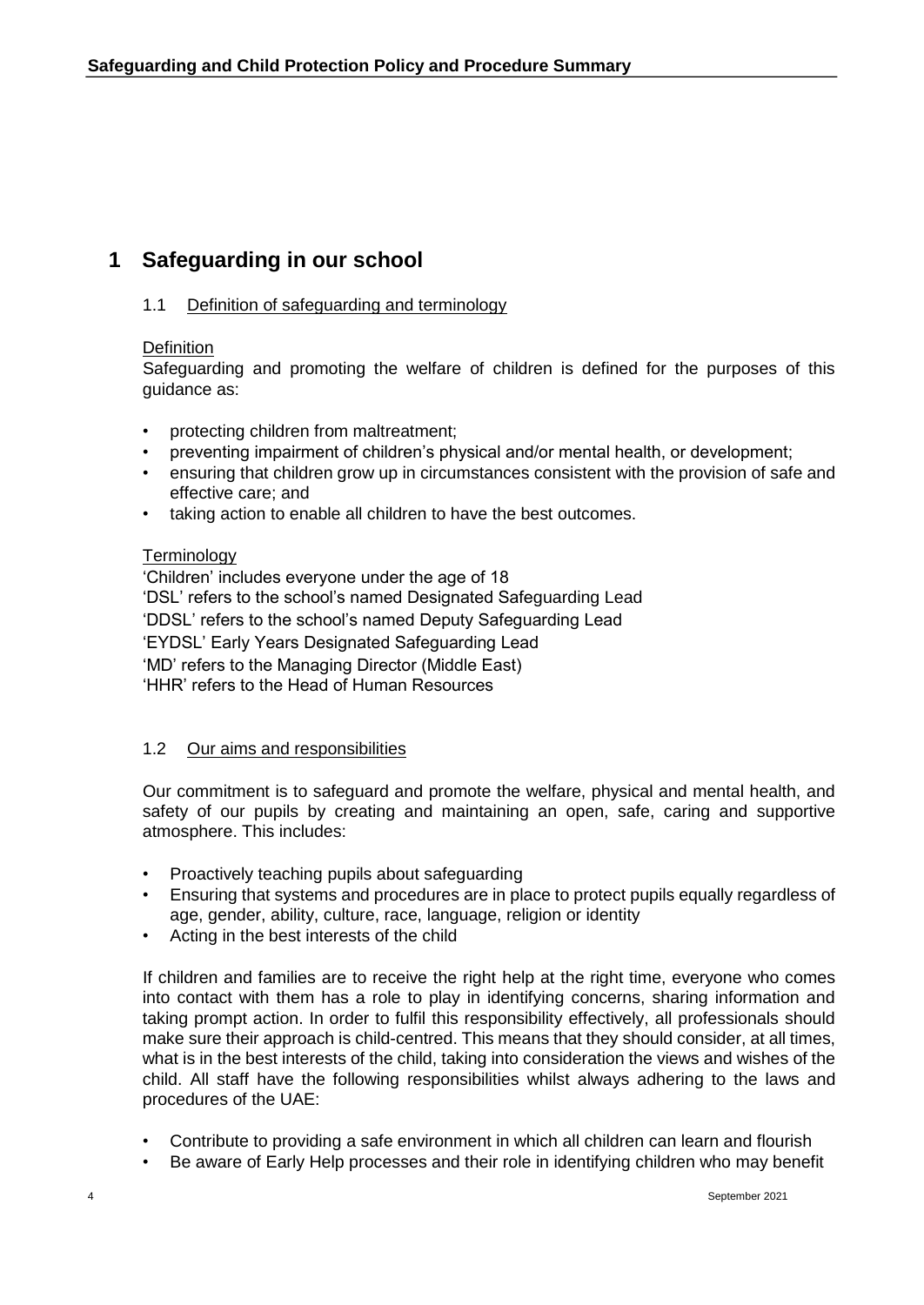- Know what to do if a child says that he or she is being abused or neglected, including being aware of the processes for contacting the authorities as needed
- Know what to do if they are concerned about the behaviour or conduct of an adult in the school

#### <span id="page-4-0"></span>1.3 Who this policy applies to

This policy applies to all pupils in the school, and all teaching, non-teaching, residential, pastoral, support, peripatetic, contract staff and ancillary staff, agency/supply staff, volunteers, non-school based Cognita staff and any other adults working at the school. All references in this document to "staff" or "members of staff" should be interpreted as relating to the aforementioned, unless otherwise stated. This also applies to adults in the early years phase of the school.

This policy also applies to all of the above when being educated off-site and undertaking an educational visit. They also apply to students who are on an exchange and being hosted by the school.

#### <span id="page-4-1"></span>1.4 Inter-agency working

The school is committed to inter-agency working in order to secure the best levels of safeguarding for all of its pupils. There are occasions, for example, if we have concerns that a child is being abused, which may mean that we need to consult other agencies. We always aim to work in partnership with parents to ensure that the appropriate support and interventions are in place to support the child.

#### <span id="page-4-2"></span>1.5 Related documentation

This policy should be read in relation to the most recent version of the following documents published by the UK government which underpins this policy and our safeguarding processes in Cognita:

UK National documents:

- The Education (Independent School Standards) Regulations 2014
- Keeping Children Safe in Education [\(KCSIE\)](https://assets.publishing.service.gov.uk/government/uploads/system/uploads/attachment_data/file/999348/Keeping_children_safe_in_education_2021.pdf) (Sep 2021)
- Working Together to Safeguard Children (July 2020)
- Early Years Foundation Stage Framework (2021)

Our work must always also adhere and respect the laws and procedures of the UAE, namely:

*Federal law No. 3 regarding child protection often referred to as 'Wadeema's Law' and Local Safeguarding Guidelines/Child Protection Procedures – UAE Ministry of Interior UAE Department for Health, School Health Guidelines for Private Schools 2011 UAE School Inspection Framework 2016, Section 5 The protection, care, guidance and support of students <http://www.moi-cpc.ae/en/default.aspx> <https://government.ae/en/information-and-services/social-affairs/children>*

This policy should also be read in conjunction with our other school policies.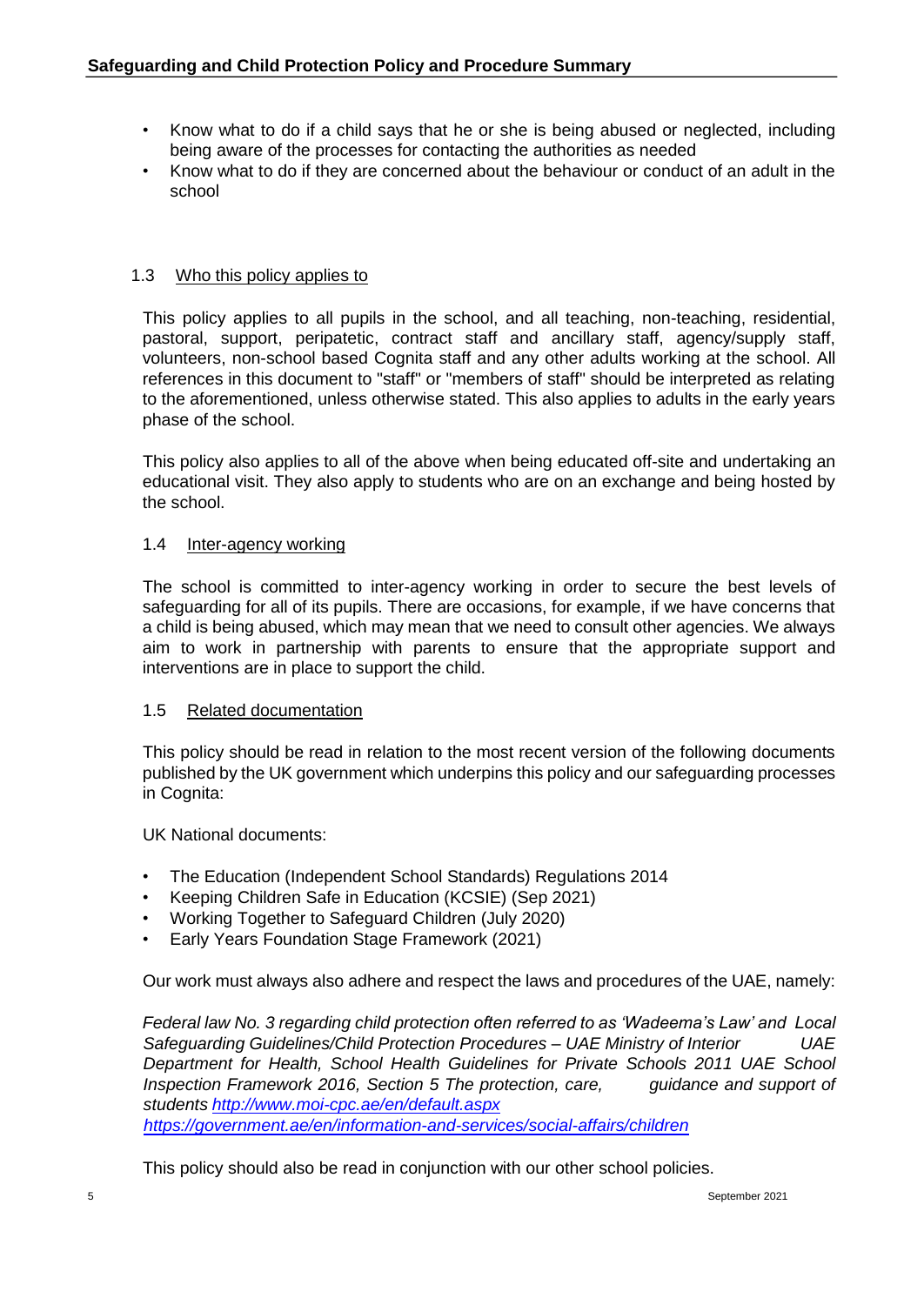#### <span id="page-5-0"></span>1.6 Safer recruitment

Our school prioritises embedding a culture of safer recruitment as part of our strategy for preventing harm to children. Statutory procedures for checking the suitability of staff and volunteers who work with children are always followed (see Safer Recruitment Policy).

#### <span id="page-5-1"></span>1.7 Policy review

The Safeguarding and Child Protection policy is reviewed and updated annually, drawing on feedback from staff, and is published to all staff. This includes an evaluation of the extent to which these policies have been effectively implemented throughout the school. The school will remedy any deficiencies or weaknesses in safeguarding arrangements without delay and without waiting for the next policy review date, should any be necessary. This summary of the policy is placed on the school website.

#### <span id="page-5-2"></span>1.8 Information sharing

Information sharing is vital in identifying and tackling all forms of abuse and neglect. Fears about sharing information must not be allowed to stand in the way of the need to safeguard and promote the welfare and protect the safety of children. School staff should, therefore, be proactive in sharing information as early as possible to help identify, assess and respond to risks or concerns about the safety and welfare of children, whether this is when problems are first emerging, or where a child is already known to the authorities. This includes the sharing of information without parental consent where there is good reason to do so, i.e. the risk of harm to the child will be increased.

| <b>School contacts</b>                                              |                                                |                                                            |  |
|---------------------------------------------------------------------|------------------------------------------------|------------------------------------------------------------|--|
| Designated Safeguarding Lead (DSL)                                  |                                                | Lizzie Varley                                              |  |
| Deputy Designated Safeguarding Lead (Lead Deputy DSL)               |                                                | Asma Ahmad                                                 |  |
| Other Deputy DSL staff                                              |                                                | David Tangney<br>Aislinn McCabe<br><b>Katherine Morris</b> |  |
| Designated Practitioner responsible for safeguarding in Early Years |                                                | Asma Ahmad                                                 |  |
| Inclusion Champion(s)                                               |                                                | Lizzie Varley<br>Aislinn McCabe                            |  |
| Mental Health Lead                                                  |                                                | Asma Ahmad                                                 |  |
| Anti-Radicalisation Lead                                            |                                                | <b>Lizzie Varley</b>                                       |  |
| Principal                                                           |                                                | Ian Wallace                                                |  |
| <b>Cognita (proprietor) contacts</b>                                |                                                |                                                            |  |
| Cognita Consultant Safeguarding Advisor (ME)<br>(see note below)    |                                                | Alison Barnett<br>alison.barnett@cognita.com               |  |
| Managing Director (ME)                                              | David Baldwin<br>David.baldwin@cognita.com     |                                                            |  |
| <b>General Counsel</b>                                              | Jayne Pinchbeck<br>Jayne.pinchbeck@cognita.com |                                                            |  |

## <span id="page-5-3"></span>**2 Key people and contacts**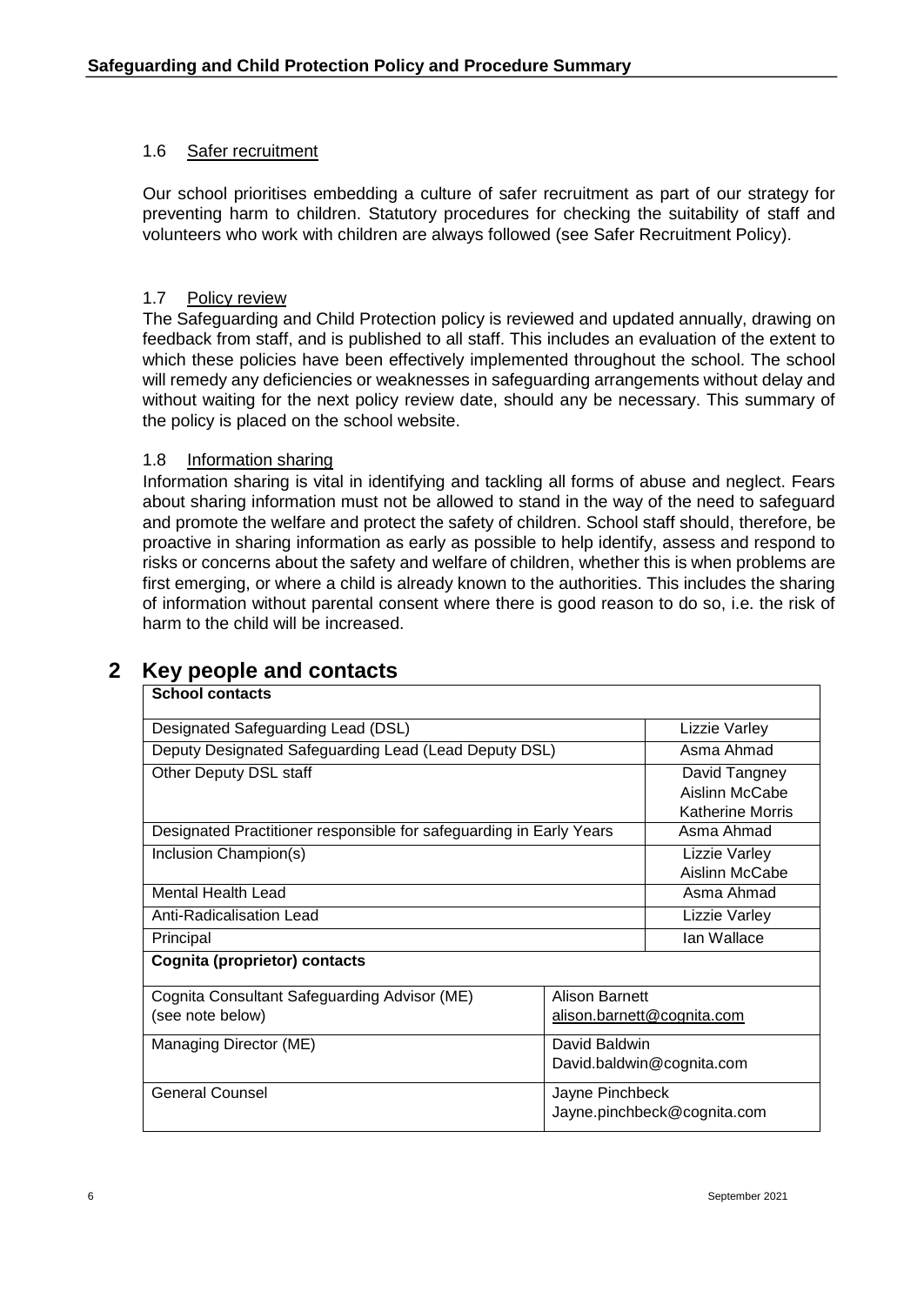| Cognita (proprietor) board member with responsibility                              | The Cognita Board Member with      |
|------------------------------------------------------------------------------------|------------------------------------|
| for safeguarding                                                                   | responsibility for safeguarding is |
|                                                                                    | Frank Maassen                      |
|                                                                                    | Frank.Maassen@cognita.com          |
| ulato: The Compite Consultant Cofesuarding Adviser (ME) is a relativish cupperte t |                                    |

Note: The Cognita Consultant Safeguarding Advisor (ME) is a role which supports the development of effective safeguarding practice within the Cognita family of schools and is not intended to replace, in any way, referral and reporting requirements in the UAE.

## <span id="page-6-0"></span>**3 Types of abuse**

The term 'abuse' is often used as an umbrella term. Our staff are aware of indicators of abuse and neglect so that they are able to identify cases of children who may be in need of help or protection. Abuse and safeguarding issues are rarely standalone events that can be covered by one definition or label. In most cases, multiple issues will overlap with one another.



\*\*The following definitions of abuse are taken from WTSC (2020), which is UK government guidance. **However, staff should always adhere to the laws and procedures of the UAE.**

#### <span id="page-6-1"></span>3.1 Abuse

Abuse is a form of maltreatment of a child. Somebody may abuse or neglect a child by inflicting harm or by failing to act to prevent harm. Children may be abused in a family or in an institutional or community setting by those known to them or, more rarely, by others. Abuse can take place wholly online, or technology may be used to facilitate offline abuse. They may be abused by one adult or a group of adults, or by another child or a group of children.

#### <span id="page-6-2"></span>3.2 Physical abuse

Physical abuse is a form of abuse which may involve hitting, shaking, throwing, poisoning, burning or scalding, drowning, suffocating or otherwise causing physical harm to a child. Physical harm may also be caused when a parent or carer fabricates the symptoms of, or deliberately induces, illness in a child.

#### <span id="page-6-3"></span>3.3 Emotional abuse

Some level of emotional abuse is involved in all types of maltreatment of a child, although it may occur alone. Emotional abuse is the persistent emotional maltreatment of a child such as to cause severe and adverse effects on the child's emotional development. It may involve conveying to a child that they are worthless or unloved, inadequate, or valued only insofar as they meet the needs of another person. It may include not giving the child opportunities to express their views, deliberately silencing them or 'making fun' of what they say or how they communicate. It may feature age or developmentally inappropriate expectations being imposed on children. These may include interactions that are beyond a child's developmental capability, as well as overprotection and limitation of exploration and learning, or preventing the child from participating in normal social interaction. It may involve serious bullying (including cyberbullying), causing children frequently to feel frightened or in danger, or the exploitation or corruption of children. Emotional abuse also often occurs when the child sees or hears domestic abuse occurring in the home. The definition of domestic abuse is any incident or pattern of incidents of controlling, coercive, threatening behaviour, violence or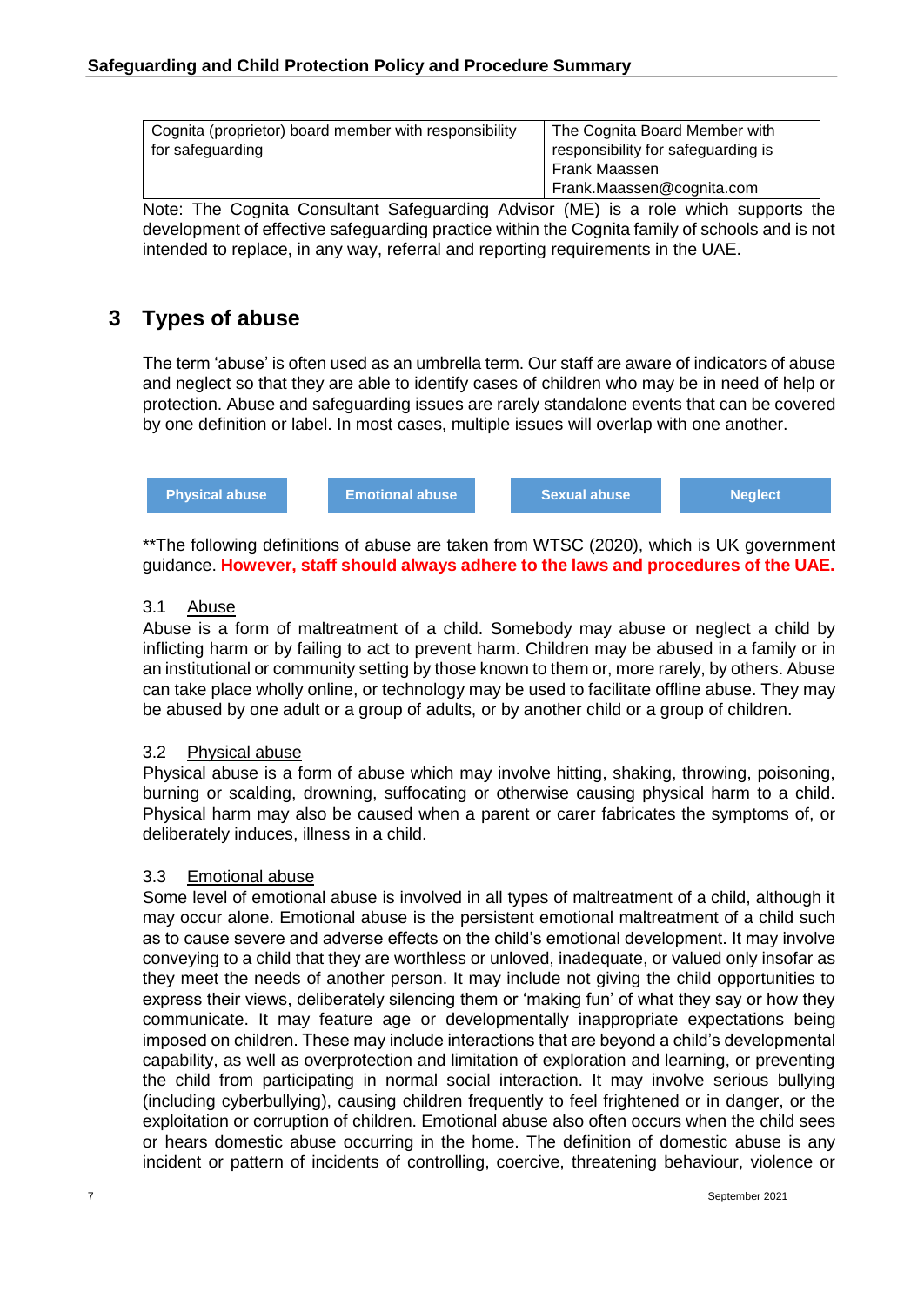abuse between those aged 16 or over who are, or have been, intimate partners or family members regardless of gender or identity. The abuse can encompass, but is not limited to: psychological; physical; sexual; financial; and emotional. Exposure to domestic abuse can have a serious, long lasting emotional psychological impact on children. In some cases, a child may blame themselves for the abuse or may have had to leave the family home as a result.

#### 3.4 Sexual abuse

<span id="page-7-0"></span>Sexual abuse involves forcing or enticing a child or young person to take part in sexual activities, not necessarily involving a high level of violence, whether or not the child is aware of what is happening. The activities may involve physical contact but may also include noncontact activities. Sexual abuse can take place online, and technology can be used to facilitate offline abuse. The sexual abuse of children by other children is a specific safeguarding issue in education called Peer on Peer abuse and is explored below.

#### <span id="page-7-1"></span>3.5 Neglect

Neglect is the persistent failure to meet a child's basic physical and/or psychological needs, likely to result in the serious impairment of the child's health or development. Neglect may involve a parent or carer failing to:

provide adequate food, clothing and shelter (including exclusion from home or abandonment);

protect a child from physical and emotional harm or danger; ensure adequate supervision (including the use of inadequate care-givers); or ensure

access to appropriate medical care or treatment.

It may also include neglect of, or unresponsiveness to, a child's basic emotional needs.

#### <span id="page-7-2"></span>3.6 Honour Based Abuse (HBA)

HBA includes all incidents or crimes which have been committed to protect or defend the honour of the community and/or the family, and commonly involve practices such as FGM, forced marriage and/or breast flattening. Abuse often involves a wider network of family or community pressure and therefore it is important to be aware of this dynamic and consider risk factors when deciding on action.

#### <span id="page-7-3"></span>3.7 Behavioural signs of abuse

If a child is being abused, their behaviour may change in a number of ways. For example, they may:

- behave aggressively or be disruptive, act out, demand attention and require more discipline than other children;
- become angry or disinterested and/or show little creativity;
- seem frightened of certain adults;
- become sad, withdrawn or depressed;
- have trouble sleeping;
- exhibit inappropriate sexual knowledge for their age or sexualised behaviour in their play with other children;
- refuse to change for gym or participate in physical activities;
- develop eating disorders;
- self-harm and/or express suicidal ideation;
- refuse to attend school or run away from home;
- lack confidence or have low self-esteem; or
- use drugs or alcohol as a coping strategy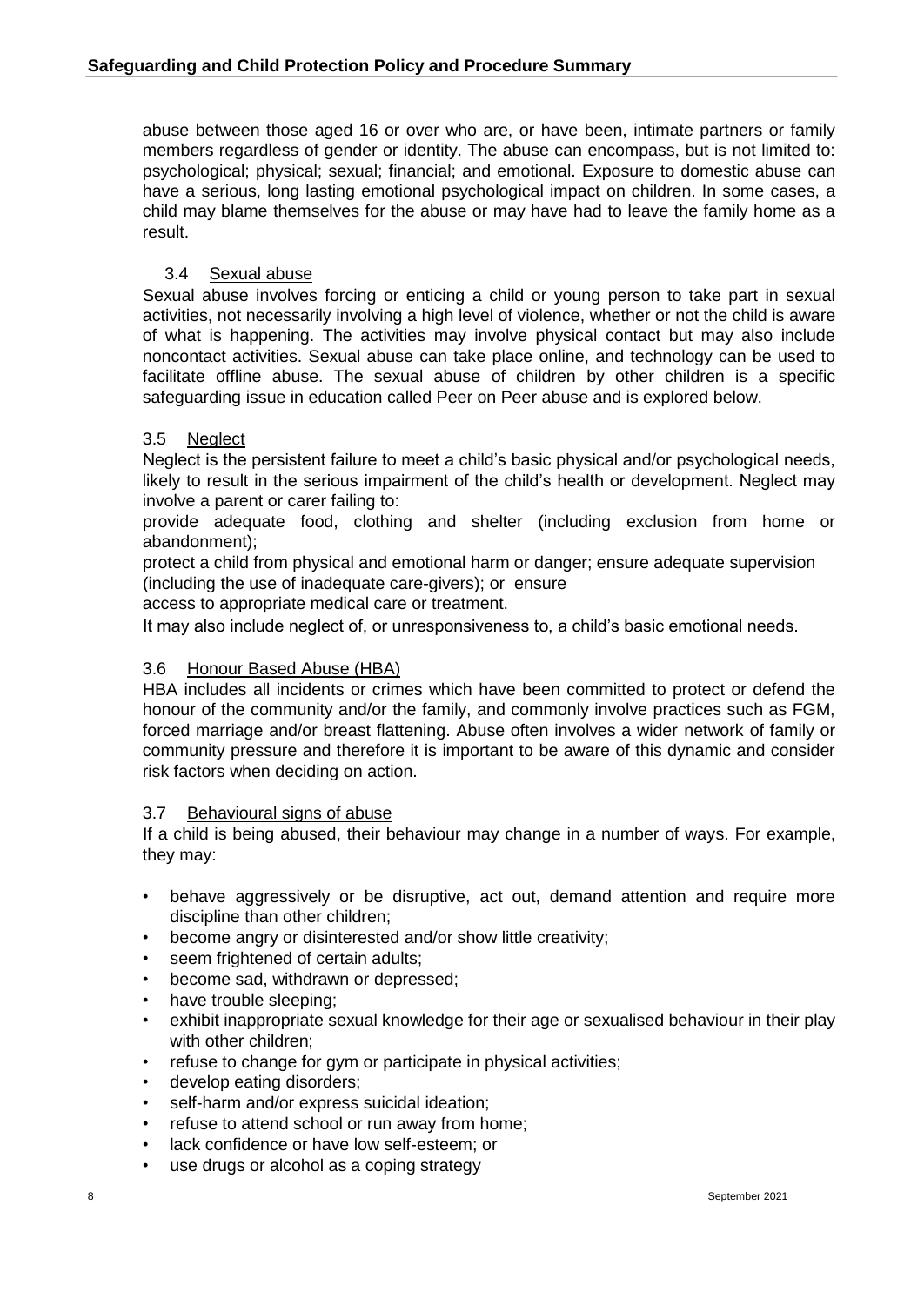#### <span id="page-8-0"></span>3.8 Emotional Wellbeing and Mental Health

Where children have suffered abuse and neglect, or other potentially traumatic adverse childhood experiences, this can have a lasting impact throughout childhood, adolescence and into adulthood. All staff are aware of how these children's experiences can impact on their mental health, behaviour and educational progress. They are well placed to observe children day-to-day and identify those whose behaviour suggests that they may be experiencing a mental health problem or be at risk of developing one.

All staff are also aware that deteriorating emotional wellbeing and escalation of mental health problems can, *in some cases*, be an indicator that there is an underlying safeguarding concern, for example, a child has suffered or is at risk of suffering abuse, neglect, bullying/cyberbullying or exploitation. Please note, however, that only appropriately trained health professionals are able to make a diagnosis of a mental health problem.

Whilst all children should be protected, some groups of children are potentially at greater risk of harm (including online harm). For example, this vulnerable group includes, but is not limited to: those pupils of determination, young carers, those with a parent in prison, those with identity difficulties and those living in homes characterised by domestic abuse and/or parental acrimony.

#### <span id="page-8-1"></span>3.9 Pupils of determination

Pupils of determination are statistically more vulnerable to child abuse, including peer on peer abuse. Additional barriers can exist when recognising abuse and neglect in this group of children. These include:

- assumptions that indicators of possible abuse such as behaviour, mood and injury relate to the child's disability without further exploration;
- assumptions that pupils of determination can be disproportionately impacted by things like bullying without outwardly showing any signs; and
- communication barriers and difficulties in overcoming these challenges.

#### <span id="page-8-2"></span>3.10 Signs of abuse or neglect manifested by the parents or other responsible adult

- places unrealistic expectations on the child, i.e. demands a level of academic or physical performance of which they are not capable;
- offers conflicting or unconvincing explanation of any injuries to the child;
- delays seeking medical treatment for the child's mental/physical health
- appears indifferent to, is emotionally unavailable, or overtly rejects, the child;
- denies existence of or blames the child for the child's behaviours at home or at school;
- sees and describes the child as entirely worthless, burdensome or in another negative light;
- refuses offers of support to meet the child's needs;
- refuses to consent to referrals to external agencies to meet their child's needs/does not engage as expected

#### <span id="page-8-3"></span>3.11 Grooming

Grooming is a 'process' by which an individual prepares a child, significant adults and the environment for abuse of this child. Children and young people can be groomed online or in the real world, by a stranger or by someone they know. Groomers may be of any gender or identity. They could be of any age, including another young person. Many children and young people do not understand that they have been groomed, or that what has happened is abuse. The signs that a child is being groomed are not always obvious. Groomers will also go to great lengths not to be identified.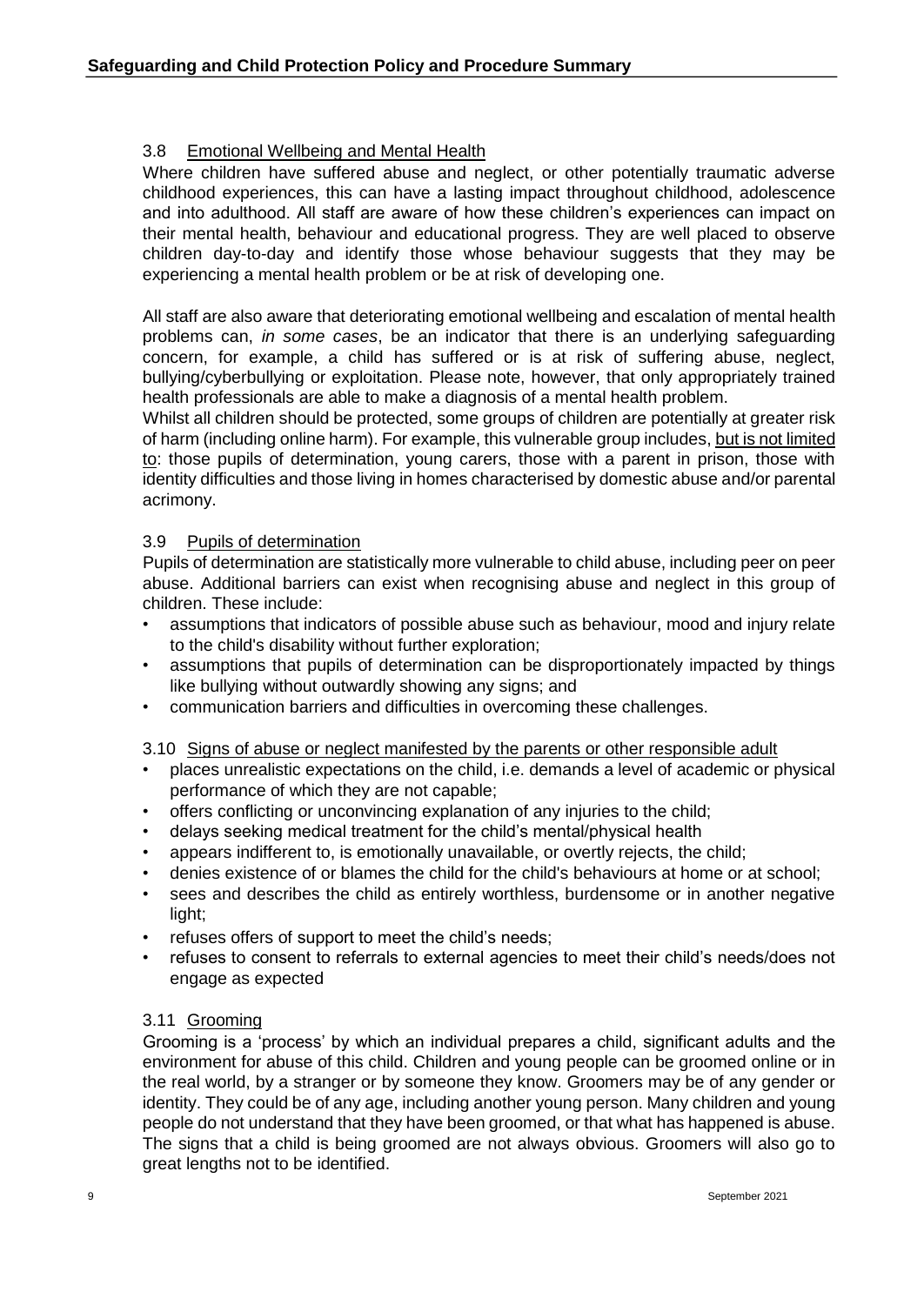A child may be experiencing abuse *online* if they:

- spend lots, much more, or much less time online, texting, gaming or using social media;
- are withdrawn, upset or outraged after using the internet or texting;
- are secretive about who they're talking to and what they're doing online or on their mobile phone; and/or
- have lots of new phone numbers, texts or e-mail addresses on their mobile phone, laptop or tablet.
- have more than one phone

#### <span id="page-9-0"></span>3.12 Signs of grooming for radicalisation

All schools should have regard to the need to prevent people from being drawn into terrorism. There is no single way of identifying whether a child is likely to be susceptible to an extremist ideology. Background factors combined with specific influences such as family and friends may contribute to a child's vulnerability. Similarly, radicalisation can occur through many different methods (such as social media or the internet) and settings (such as within the home).

#### <span id="page-9-1"></span>3.13 Contextual Safeguarding

Contextual Safeguarding is an approach to understanding, and responding to young people's experiences of significant harm beyond their families. It recognises that the different relationships that young people form in their neighbourhoods, schools and online can feature violence and abuse. Parents and carers often have little influence over these contexts, and young people's experiences of extra-familial abuse can undermine parent-child relationships. Contextual Safeguarding, therefore, expands the objectives of child protection systems in recognition that young people are vulnerable to abuse beyond their front doors. This also includes the risk of abuse occurring in or outside of school.

#### <span id="page-9-2"></span>3.14 Child Sexual Exploitation (CSE) and Child Criminal Exploitation (CCE)

CSE is a form of child sexual abuse (see above) and occurs where an individual or group takes advantage of an imbalance in power to coerce, manipulate or deceive a child into *sexual* activity. Whilst age may be the most obvious, this power imbalance can also be due to a range of other factors including gender, cognitive ability, physical strength, status, and access to economic or other resources. In some cases, the abuse will be in exchange for something the victim needs or wants and/or will be to the financial benefit or other advantage (such as increased status) of the perpetrator or facilitator.

CCE is where an individual or group takes advantage of an imbalance of power to coerce, control, manipulate or deceive a child into any *criminal* activity (a) in exchange for something the victim needs or wants, and/or (b) for the financial or other advantage of the perpetrator or facilitator and/or (c) through violence or the threat of violence. The victim may have been criminally exploited even if the activity appears consensual. CCE does not always involve physical contact; it can also occur through the use of technology.

#### <span id="page-9-3"></span>3.15 Children Missing in Education

Staff are aware that children going missing, particularly repeatedly, can act as a vital warning sign of a range of safeguarding possibilities. This may include abuse and neglect, which may include sexual abuse or exploitation, and can also be a sign of child criminal exploitation. It may indicate mental health difficulties, risk of illegal substance abuse, risk of travelling to conflict zones, risk of Honour Based Abuse. Early intervention is necessary to identify the existence of any underlying safeguarding risk and to help prevent the risks of a child going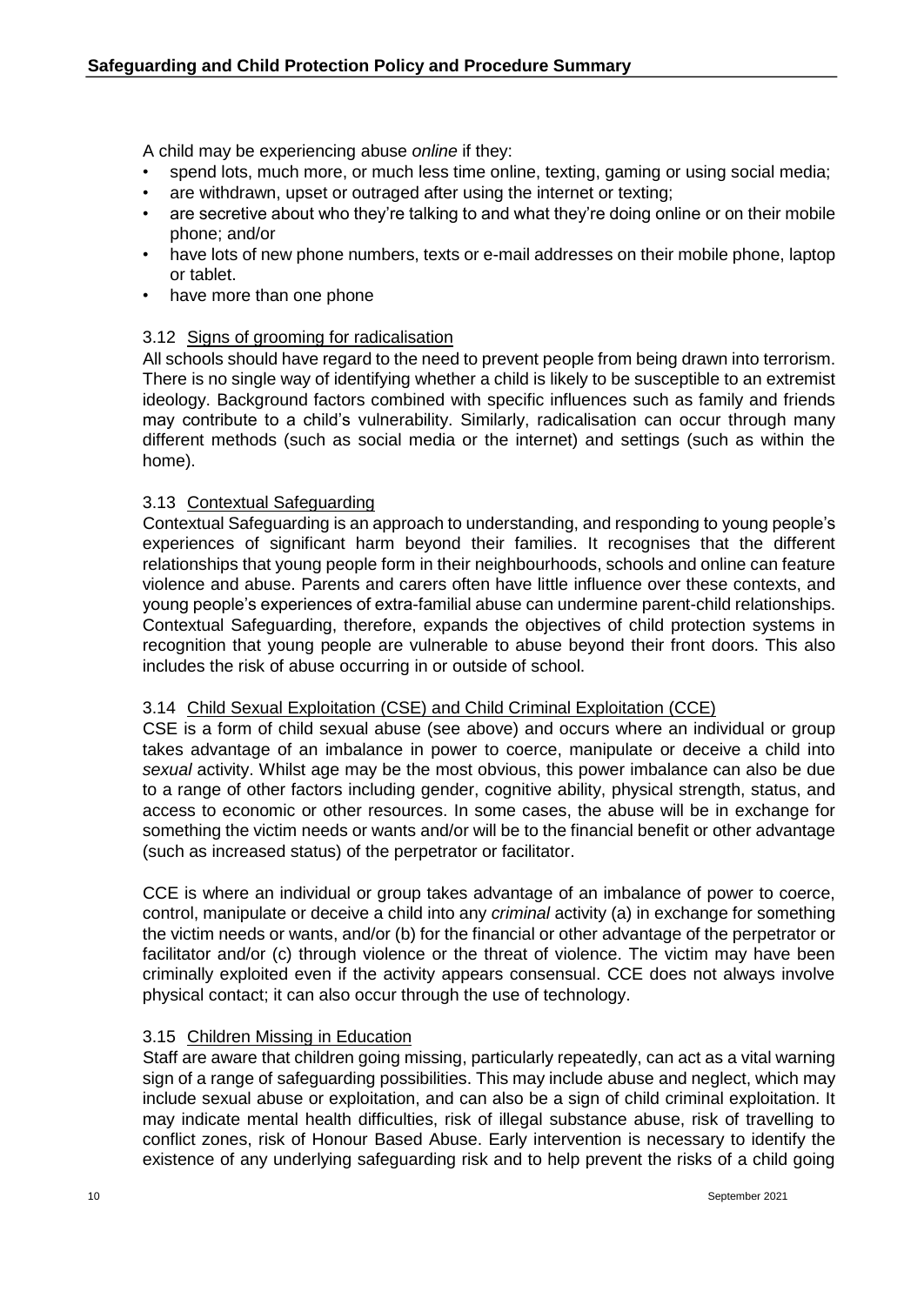missing in future. We will work with parents to encourage good attendance and share concerns as needed.

## <span id="page-10-0"></span>**4 Stages of safeguarding**

The school will always work cooperatively with external agencies **and adhere to the laws and procedures of the UAE.** The diagram opposite outlines the hierarchy of approaches.



#### <span id="page-10-1"></span>4.1 Unmet needs requiring early help

Early help means providing support as soon as a problem emerges, at any point in a child's life. If early help is appropriate to support parents to meet their child's needs, the DSL or DDSL will generally lead on liaising with the parents, and other agencies as appropriate. Staff may be required to support other agencies and professionals in any assessment of need. Any such cases should be kept under constant review and consideration may be given to a referral to the authorities if the child's situation does not appear to be improving or is getting significantly worse.

#### <span id="page-10-2"></span>4.2 Children suffering or likely to suffer significant harm

There are occasions that our concerns about a child may mean that we need to consult other agencies. We always aim to work in partnership with parents to ensure that the appropriate support and interventions are in place to support the child. The authorities, with the help of other organisations as appropriate, have a responsibility to investigate if they have reasonable cause to suspect that a child is suffering, or is likely to suffer, significant harm. Such enquiries enable them to decide whether they should take any action to safeguard and promote the child's welfare and must be initiated where there are concerns about maltreatment, including all forms of abuse and neglect. Should an investigation occur, then the school's involvement and any action may be determined on the advice given by the investigating agency.

#### 4.3 What to do if you have a concern about a child in the school

<span id="page-10-3"></span>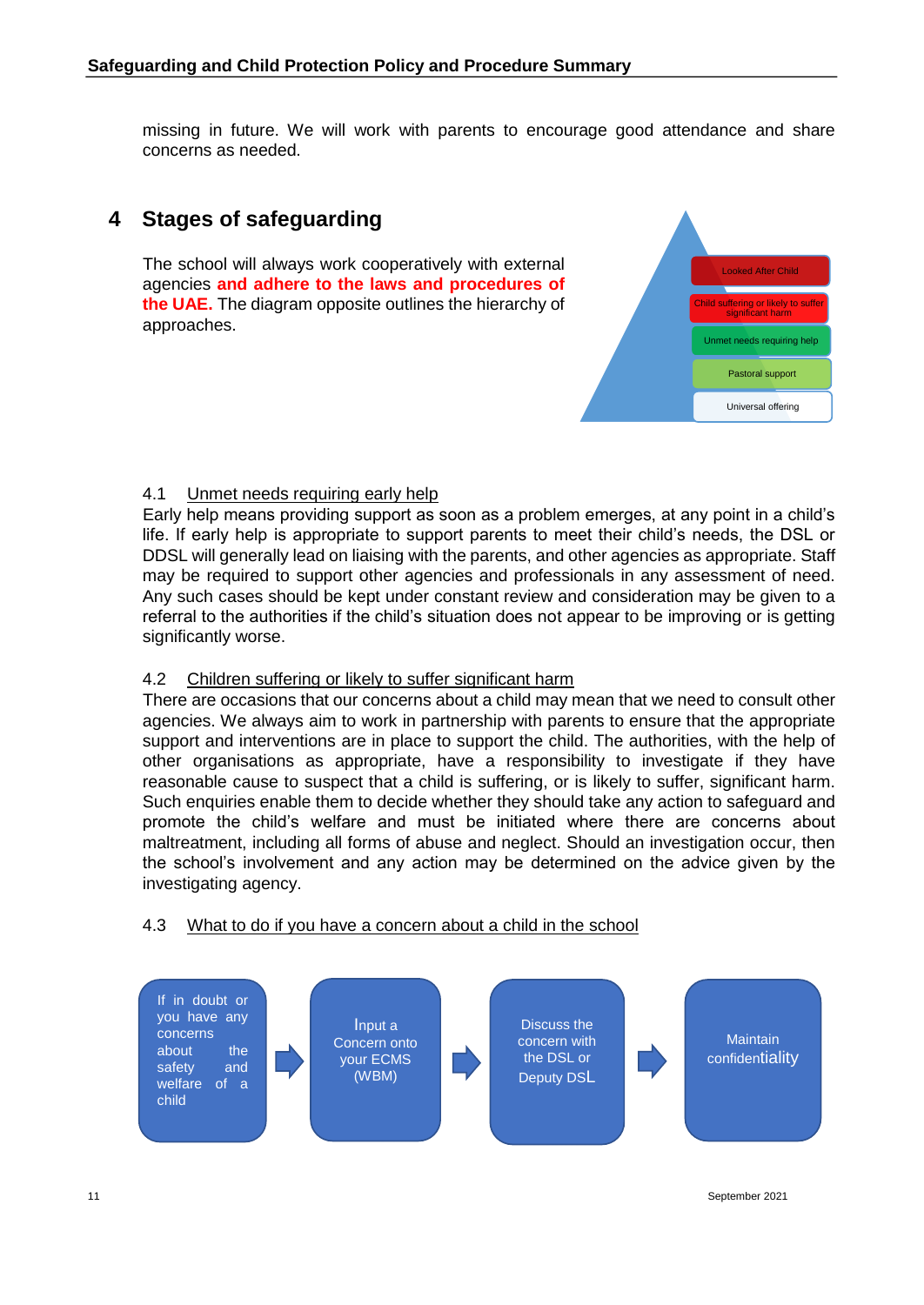#### Safeguarding and promoting the welfare of children is **everyone's responsibility**.

All staff should know what to do when a child discloses abuse to them, they have concerns about a child's welfare, or when children or staff raise concerns about a pupil to them.

#### Making referrals to the authorities

#### *If a child is thought to be at risk of harm*

When a child is thought to be at risk of harm or is likely to be at risk of harm (see above), after full consideration, the authorities may be contacted. This is the role of the DSL or Principal. The school does **not** require parental consent for the above contact to be made but will be informed unless doing so would put the child's safety at increased risk or could jeopardise any investigation by partner agencies.

#### *If a child has unmet needs*

When a child is not considered at risk of harm, but still has unmet needs, any concerns will be discussed with the parents and any subsequent contact to the authorities made transparently with the parent's knowledge unless to do so would place the child at heightened risk.

#### *Confidentiality*

Whilst it is always important to take into consideration the wishes and feelings of a child, staff should never guarantee confidentiality to pupils or adults wishing to tell them about something serious, as this may ultimately not be in the best interests of the child. They should guarantee that they will not tell anyone who does not have a clear need to know and that they will pass on information in confidence only to the people who must be told in order to ensure their safety.

#### 4.4 Passing on safeguarding records when a child leaves the school

<span id="page-11-0"></span>Information sharing is vital in identifying and tackling all forms of abuse. Whilst data protection legislation places duties on organisations and individuals to process personal information fairly and lawfully and to keep the information they hold safe and secure, this is not a barrier to sharing information where the failure to do so would result in a child being placed at risk of harm. Fears about sharing information cannot be allowed to stand in the way of the need to promote the welfare and protect the safety of children.

If we have concerns about a child's safety, we have a duty to contact the relevant authorities. However, we will not share safeguarding information with a new school, until we have notified the authorities and obtained guidance from the authorities on whether we can share the safeguarding information with the new school. Upon approval from the authorities, we may need to share the safeguarding information with the new school. However, the child's place at the new school will be confirmed and the child enrolled at the school before the information is shared.

## <span id="page-11-2"></span><span id="page-11-1"></span>**5 The role of the Designated Safeguarding Lead and Deputy Designated Safeguarding Lead**

12 September 2021 The Designated Safeguarding Lead (DSL) is the senior member of staff responsible for leading safeguarding and child protection matters in the school (including online safety). The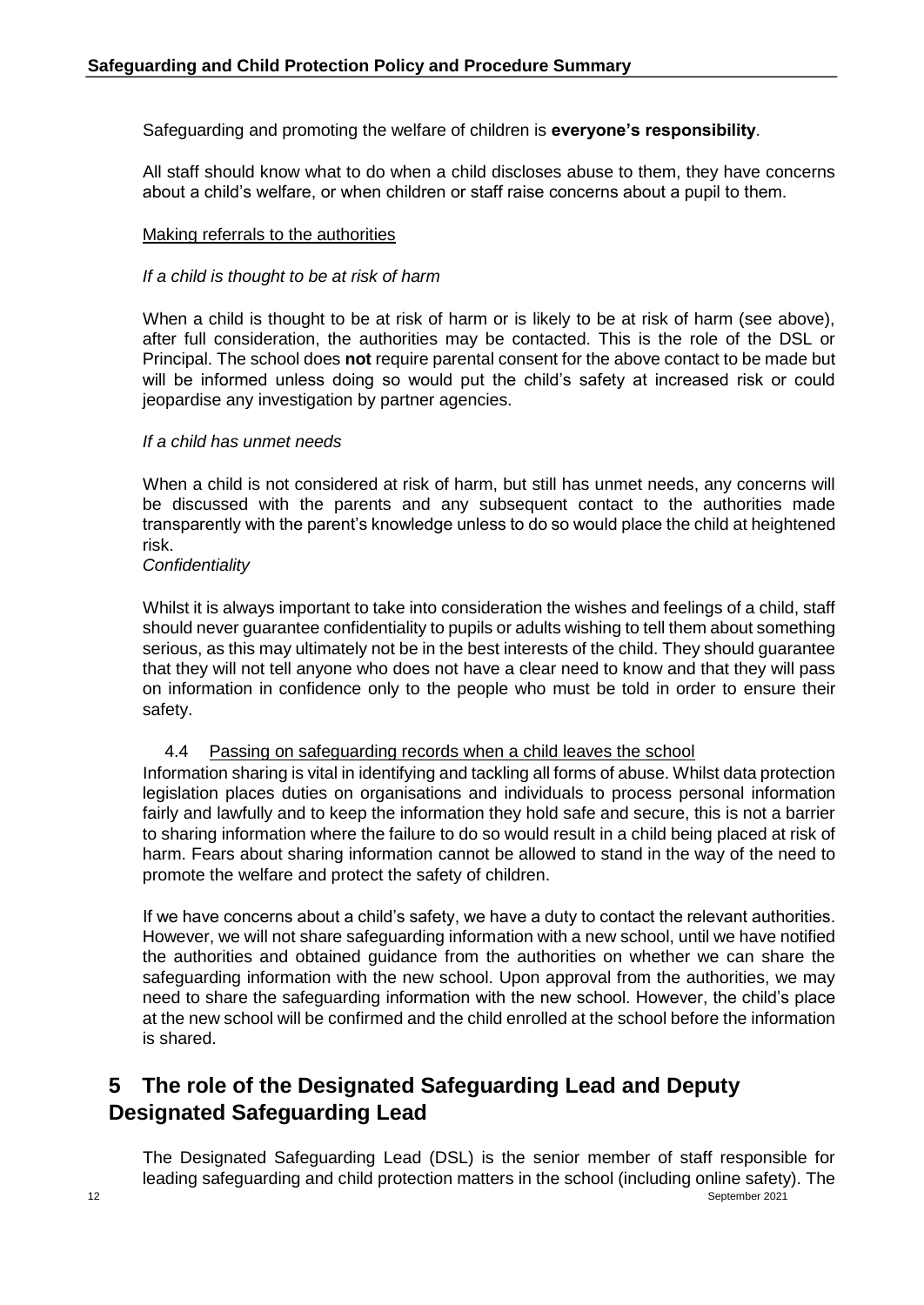Deputy DSL role is to support the DSL in their role. Whilst the *activities* of the DSL can be delegated to DDSLs, the ultimate lead responsibility for child protection must remain with the DSL, and this lead responsibility must not be delegated.

There are 3 key elements to the DSL/DDSL role. They will:

- Manage contact and referrals to authorities where there are concerns about their safety
- Work with other agencies and parents to meet any unmet needs of their children
- Raise awareness of safeguarding within the school staff group and offer learning opportunities

## <span id="page-12-0"></span>**6 Responsibilities of the proprietor**

Cognita is the proprietor of the school. As proprietor, Cognita will comply with all duties under legislation and will always take into account statutory guidance, ensuring that all policies, procedures and training are effective and comply with the law at the time. The proprietor ensures than an annual review of safeguarding arrangements is conducted. This includes a written report which is presented to the Cognita Board.

## <span id="page-12-1"></span>**7 Induction, training and teaching**

#### Induction

At the point of induction, **all** new school employed staff must be provided with, and should read:

- KCSIE 2021 Part One (contact with children) and/or Annex A (no contact)
- The Safeguarding and Child Protection Policy and Procedure, including whistleblowing;
- Staff Code of Conduct and Acceptable Use of IT Policy (including staff/pupil relationships and communications);
- Digital Safety Policy (including use of social media);
- Anti-Bullying Policy;
- **Behaviour Policy**

At the point of induction, new staff must be informed of the names and role of the DSL and any DDSLs. Likewise, all agency/supply staff must be informed of those with these roles, and of the school processes for raising concerns about children or adults in the school.

#### <span id="page-12-2"></span>**Training**

All staff employed in school receive Basic Safeguarding awareness training which must be updated every three years or less. In addition to this, all staff will also receive safeguarding updates, including online safety, regularly throughout the year, provided by the DSL, in order to provide them with relevant skills and knowledge to safeguard children effectively. Those in the DSL, DDSL or Principal role will also receive Advanced Safeguarding training every two years via Cognita/agreed other provider. Third-party contractors who work regularly in school (with the opportunity for contact with pupils) will be encouraged to also complete Basic Safeguarding training, at a level appropriate to their role.

#### **Teaching**

The school is committed to proactively teaching children about safeguarding, including online safety, as part of our approach to offering a broad and balanced curriculum. Through ongoing work with the children, we aim to build resilience so that every child knows that we are a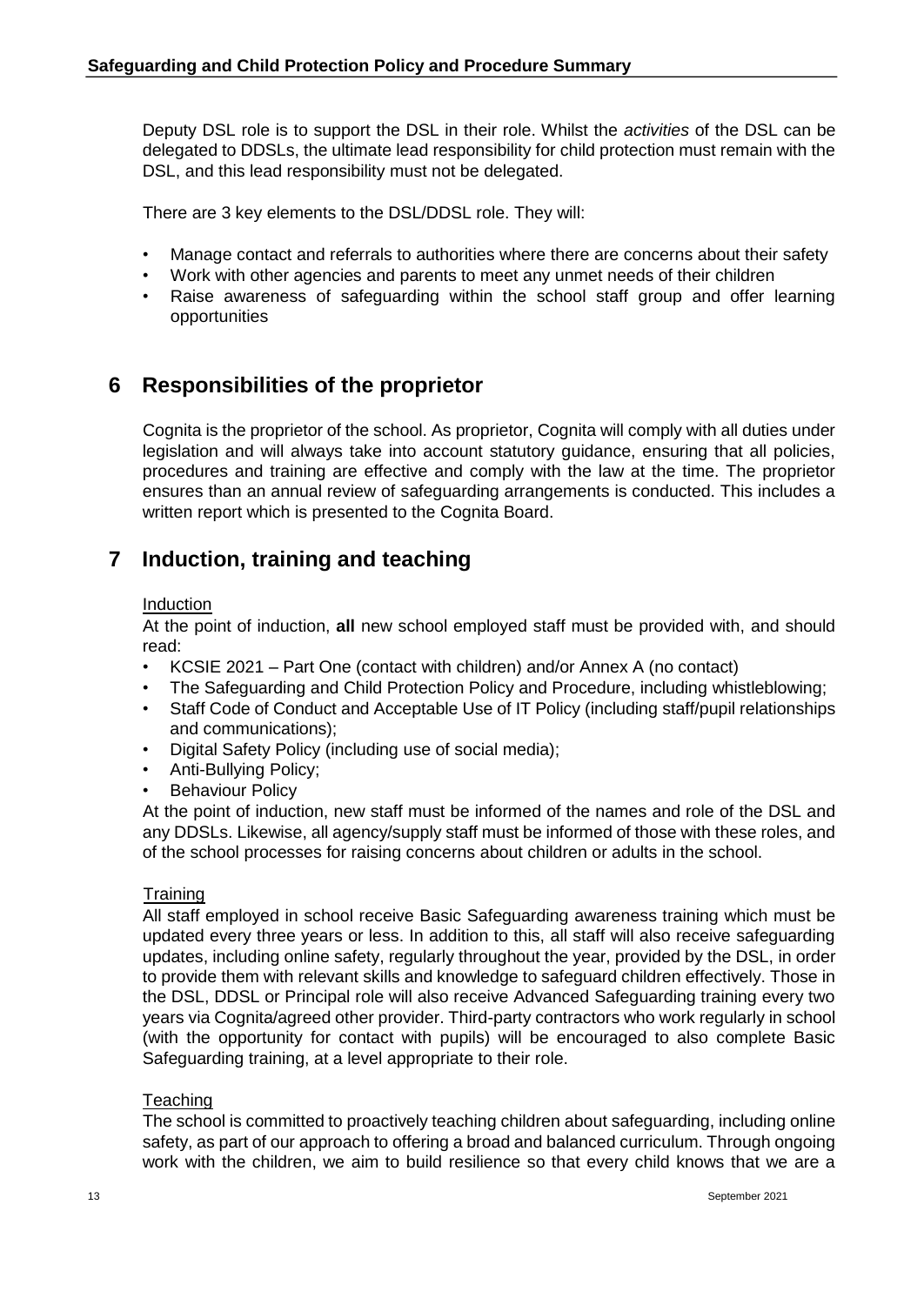'telling school' and that speaking up about any concern is valued and actively promoted. This includes raising a concern about themselves or about another.

## <span id="page-13-0"></span>**8 Online Safety**

Technology often provides the platform that may facilitate harm. All staff are aware of the unique risks associated with online safety, and that technology is a significant component in many safeguarding and wellbeing issues. DSLs are responsible for overseeing online safety in schools and should raise awareness in the staff group accordingly. The school will protect and educate the school community in their use of technology and has mechanisms to identify, intervene in, and escalate any incident, where appropriate.

There are four main areas of risk:

**Content**: being exposed to illegal, inappropriate or harmful material. **Contact**: being subjected to harmful online interaction with other users. **Conduct**: personal online behaviour that increases the likelihood of (or causes) harm; for example, the making, sending and receiving of explicit images, or online bullying. **Commercial**: risks such as online gambling, inappropriate advertising, phishing and or financial scams.

Pupils and staff at the school will not be allowed to access personal mobile devices during school time, and all school devices will have appropriate software/filtering to ensure effective and safe use.

#### <span id="page-13-1"></span>**9 Peer on peer abuse**

Peer on peer abuse is any form of abuse perpetrated by *a child towards another child*. It can take many different forms, including, but not limited to:

- serious bullying (including cyber-bullying) and youth violence
- relationship abuse and domestic violence
- harmful sexual behaviours
- gender-based violence

It can often be difficult to distinguish between abusive behaviour and behaviour which does not constitute abuse. Factors which may indicate that behaviour is abusive include:

- where it is repeated over time and/or where the perpetrator (s) intended to cause serious harm;
- where there is an element of coercion or pre-planning; and
- where there is an imbalance of power, for example, as a result of age, size, social status or wealth.

Staff are trained on the nature, prevalence and effect of peer on peer abuse, and how to prevent, identify and respond to it. The school actively seeks to prevent all forms of peer on peer abuse by educating students and staff, challenging the attitudes that underlie such abuse, encouraging a culture of tolerance and respect amongst all members of the school community, and responding to all cases of peer on peer abuse and any cases of bullying or cyber-bullying promptly and appropriately.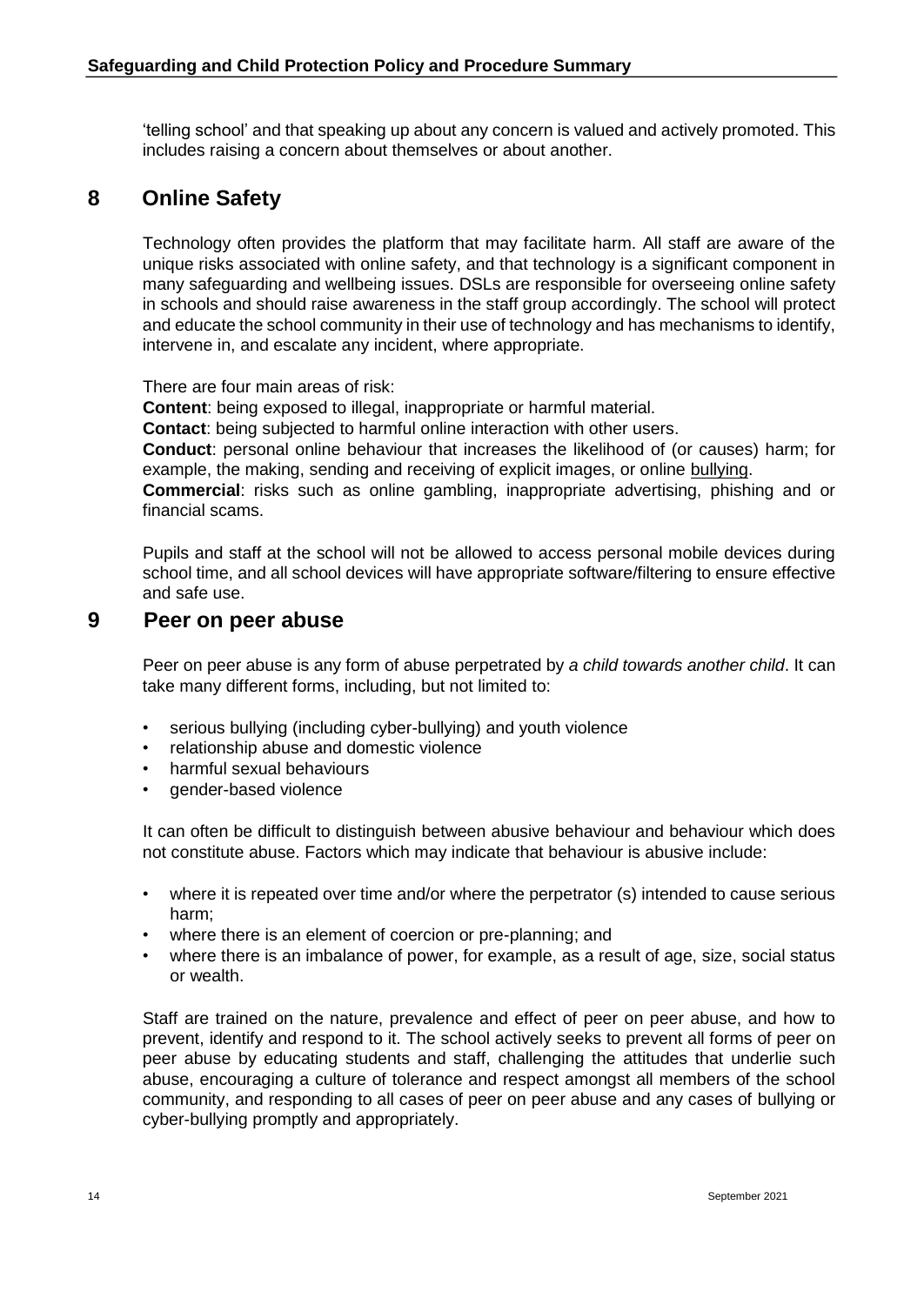Children are educated about the nature and prevalence of peer on peer abuse in a child friendly and age-appropriate manner. They are told what to do if they witness or are victims of such abuse, the effect that it can have on the victims and the possible reasons for it, including vulnerability of the perpetrator. They are informed about the school's approach to such issues, including its zero-tolerance policy towards all forms of bullying and peer on peer abuse.

## <span id="page-14-0"></span>**10 Staff conduct**

All staff must behave responsibly and professionally in all dealings with children for whom they have a duty of care. Staff should always avoid behaviour which might be misinterpreted by others. As a result of their knowledge, position and/or the authority invested in their role, all adults working with children and young people are in positions of trust in relation to the young people in their care. A relationship between a member of staff and a pupil cannot be a relationship between equals. There is potential for exploitation and harm of vulnerable young people and all members of staff have a responsibility to ensure that an unequal balance of power is not used for personal advantage or gratification.

The safety and wellbeing of children in our school is dependent on the vigilance of all our staff and their prompt communication to the DSL or Principal of any concerns, no matter how small or seemingly low level, about any conduct by an adult which causes them to doubt that adult's suitability to work with or have access to children. The notification and prompt handling of all concerns about adults, including those raised by individuals about themselves, is fundamental to safeguarding children. It helps to identify and prevent abuse and to protect adults against misunderstandings or misinterpretations. It also encourages openness, trust and transparency and it clarifies expected behaviours.

Those raising concerns or reporting allegations in good faith will always be supported, and adults in respect of whom concerns or allegations have been raised will not suffer any detriment unless the concern or allegation is found to be substantiated. Allegations represent situations that might indicate a person would pose a risk of harm to children if they continue to work in regular or close contact with children in their present position, or in any capacity. This policy applies to all adults in the school if it is alleged that they have met one of the following four statements;

- behaved in a way that has harmed a child, or may have harmed a child;
- possibly committed a criminal offence against or related to a child; or
- behaved towards a child or children in a way that indicates he or she may pose a risk of harm to children.
- behaved or may have behaved in a way that indicates they may not be suitable to work with children (potential transfer of risk)

An allegation may be triggered by one specific incident or by a pattern of behaviour by the adult, or one or more low level concerns which when considered *collectively* amount to an allegation. In these situations, the school will conduct full investigations and refer to the authorities as appropriate.

## **11 Letting School premises**